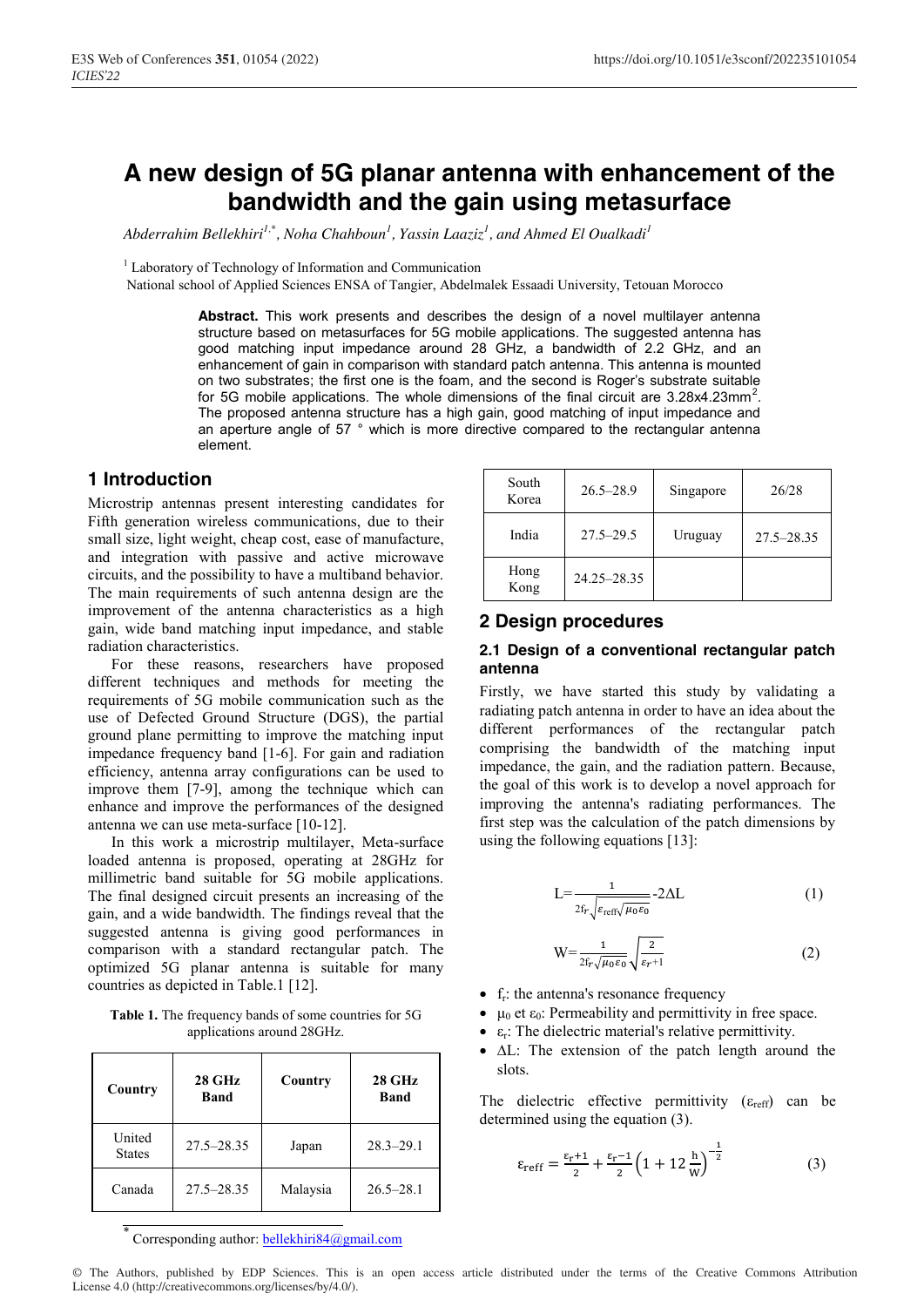The height of the substrate is referred to as 'h,' and ∆L may be computed using the following equation (4):

$$
\frac{\Delta L}{h} = 0.412 \frac{(\epsilon_r + 0.3) \left(\frac{W}{h} + 0.264\right)}{(\epsilon_{reff} - 0.258) \left(\frac{W}{h} + 0.8\right)}\tag{4}
$$

After the validation of the patch element dimensions permitting to have a resonant frequency of 28GHz, we have associated the quarter wavelength in order to match the input impedance to 50 Ohm. This antenna is mounted on a Rogers substrate which is adequate for 5G mobile applications having a loss tangent of 0.0009, a relative dielectric permittivity of 2.2, a thickness of 0.508 mm, and a relative dielectric permittivity of 2.2. Metallization thickness is t=0.035mm (see Fig. 1). The rectangular antenna's optimized parameters are shown in Table.2:

**Table 2.** The frequency bands of some countries for 5G applications around 28GHz.

| Parameter | Value(mm) | Parameter | Value(mm) |
|-----------|-----------|-----------|-----------|
| Wp        | 4.232     | Wf        | 0.32      |
| Lp        | 3.279     | Lf        | 2.07      |
| Ws        | 6.22      | h         | 0.508     |
| Ls        | 6.22      |           | 0.035     |



**Fig. 1.** The patch antenna's geometry

Following the patch antenna simulation, we obtain a good matching input impedance around 28 GHz. With - 44dB as reflection coefficient and 1.1 GHz as bandwidth (see Fig. 2 (a)). The obtained gain is around 7.4dBi for 28 GHz (see Fig. 2 (b)). For the radiation pattern, the antenna has an angular width equal to 78.1° (see Fig. 3).







**Fig. 2.** The polar radiation pattern of the patch antenna

#### **2.2 Design of the multilayer antenna using two Rogers substrates**

It is critical to select a substrate with a low loss tangent, low relative dielectric permittivity  $(\epsilon r)$ , and high thickness to improve the performance of the planned antenna in terms of gain, directivity, and bandwidth [14]. In the literature, the most commonly used substrates for the design of 5G antennas for millimeter waves is ROGERS type substrate, because of reduced dielectric loss and dispersion [15].

 In this section, to increase the suggested antenna's bandwidth, we have used two Roger's substrates. The goal of using two layers is to increase the bandwidth and to increase the gain, and the directivity we have integrated metasurface technique (see Fig. 4). Table 3 shows the metasurface parameters that have been optimized:

**Table 3.** The metasurface's optimal parameters.

| <b>Parameter</b> | Value(mm) |  |
|------------------|-----------|--|
| Wm               | 1.12      |  |
| Lm               | 1.12      |  |
| L fn             |           |  |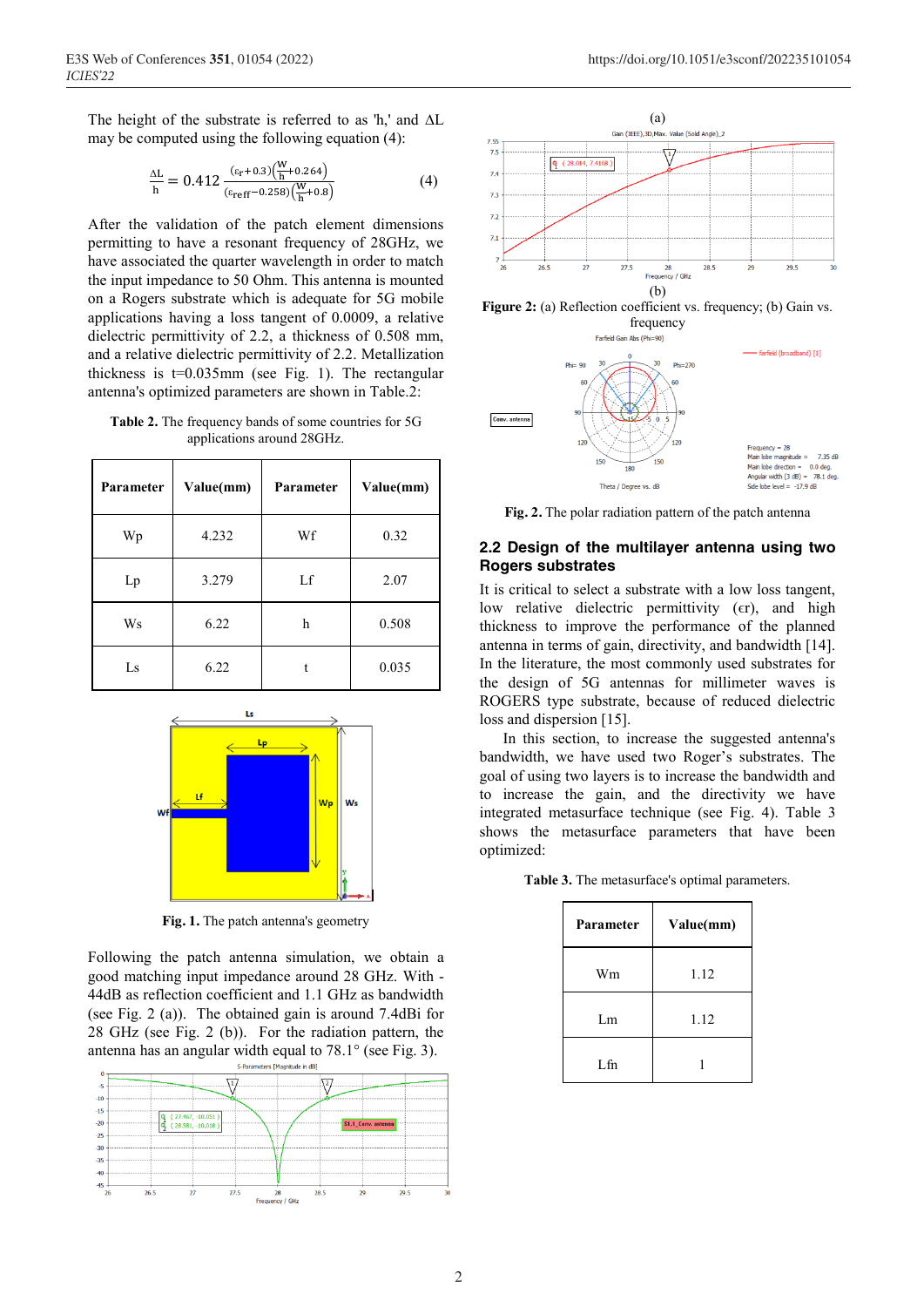

**Fig. 4.** The proposed multilayer antenna integrating metasurface.

By using the multilayer antenna loaded with metasurface, the bandwidth is improved from 1GHz to 2GHz compared to the standard patch antenna (see Fig. 5 (a)).

The final antenna structure's radiation pattern is steady, with an angular width of roughly 54.9° (see Fig. 5 (b)).



**Fig. 5.** (a) The suggested antenna multilayer's reflection coefficient vs frequency, (b) Radiation pattern at 28GHz.

The multilayer antenna loaded with metasurfaces, offers a gain of 7.93dBi at 28GHz (see Fig. 6).



**Fig. 6.** Gain versus frequency

#### **2.3 Design of the multilayer antenna using the Foam and Roger substrates**

The upper substrate of the previous ROGERS-type multilayer antenna is replaced by another FOAM-type substrate with dielectric relative permittivity of 1, a thickness of 0.508 mm, and a loss tangent of 0.0006 (see Fig. 7).



**Fig. 7.** The final antenna structure mounted on the Foam and Roger substrates. (a) From the top, (b) from the side.

Parametric analysis of simulated results shows that the number of resonators influences the performance of the antenna. The figure shows that loading resonators provide a high gain of 9.2dB (see Fig. 8).



**Fig. 8.** The reflection coefficient versus number of resonators

Using the suggested antenna, the frequency band is improved from 1.1GHz to 2.2GHz (see Fig. 9 (a)). The radiation diagram is more directional than of the base antenna. An improvement in the opening angle to 3dB is observed for this antenna from 78.1° for the conventional antenna to  $57.5$  ° for the antenna using metasurfaces (see Fig. 9 (b)).

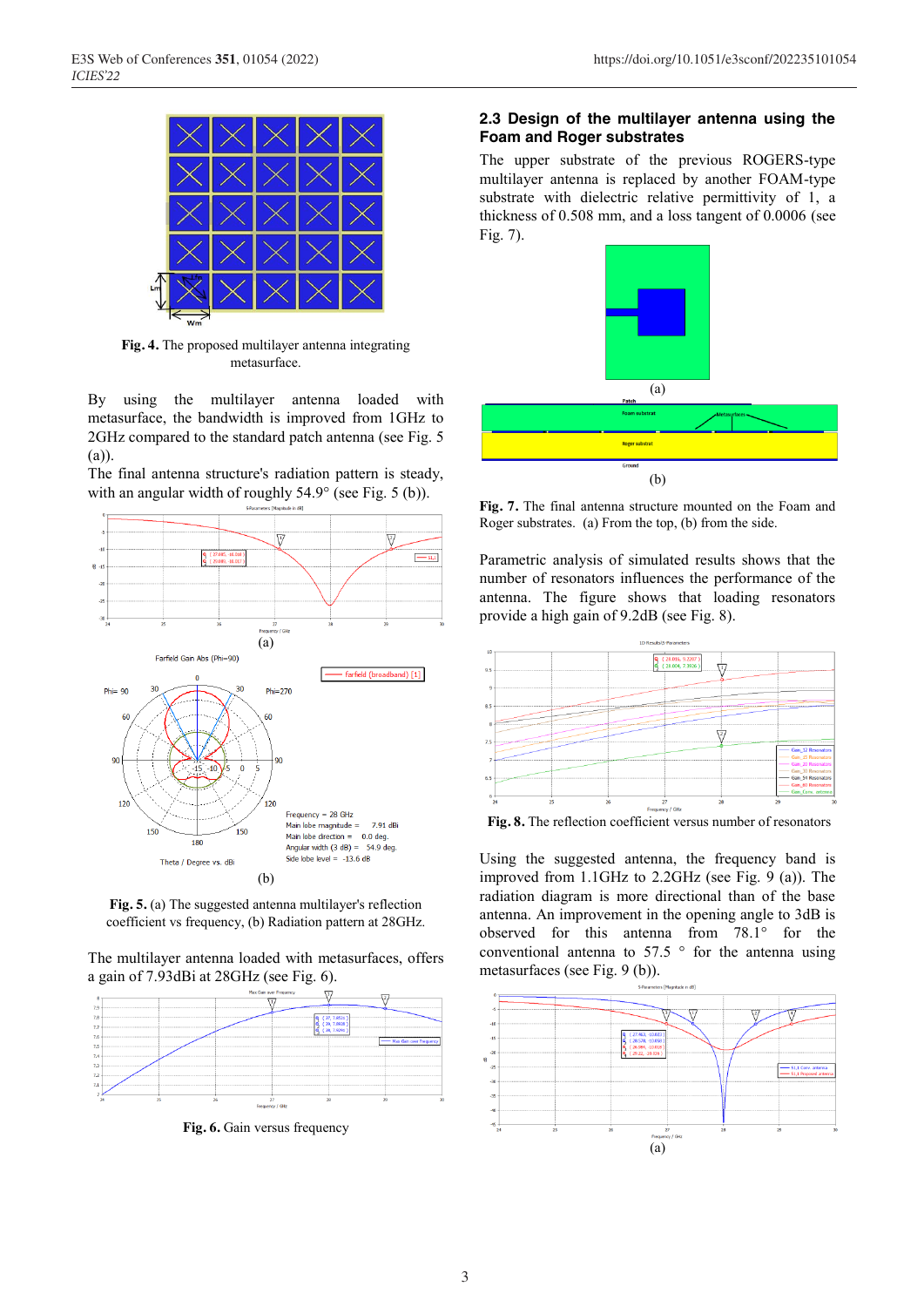

**Fig. 9.** (a) Reflection coefficient comparison for the both multilayer antennas versus frequency, (b) Polar radiation pattern for the proposed antenna at 28 GHz

The gain of the proposed antenna is constant throughout the bandwidth, with an improvement to 9.12dB compared to the conventional antenna (see Fig. 10 (a)).

 The suggested antenna's current distributions at the 28GHz reasoning frequency are shown in figure 10. The current density reaches its peak towards the patch's margins, as can be seen. (see Fig. 10 (b)).



**Fig. 10.** (a) Comparison of the gain for conventional antenna and multilayer optimized antenna, (b) Current distribution at 28GHz

After the suggested multilayers antenna has been validated in terms of radiation pattern and matching input impedance, Table 4 compares the proposed antenna to several antennas that have been validated in the literature. As we conclude from Table 4, the proposed antenna presents good performances and a compact seize.

| Table 4. The proposed antenna is compared to other published |           |  |
|--------------------------------------------------------------|-----------|--|
|                                                              | antennas. |  |

| Ref<br>no. | Antenna size<br>$\text{mm}^3$ | Operat.<br>Freqency<br>(GHz) | Band.<br>(GHz) | Gain<br>(dB) |
|------------|-------------------------------|------------------------------|----------------|--------------|
| 16         | $7\times7\times1.28$          | 28                           | 0.63           | 4.55         |
| 17         | $10\times10\times0.25$        | 28                           | 0.68           | 6.8          |
| 18         | $19\times19\times0.708$       | 28.1                         | 1.02           | 8.03         |
| 19         | $6.28 \times 7.23 \times 0.5$ | 27.95                        | 0.84           | 6.62         |
| 20         | $5 \times 5 \times 0.76$      | 28                           | 1.38           | 7.6          |
| Pro.       | $6.22\times6.22\times0.508$   | 28                           | 2.2            | 9.12         |

## **3 Conclusion and perspectives**

This work has described a new study using multilayer antenna associated to metasurface permitting to enhance the radiation performances of a rectangular conventional rectangular patch. The obtained results into simulation have permitted to validate the final antenna structure with an increasing in the bandwidth, the gain and directivity. This structure was validated after many series of optimization by using Random method integrated in the electromagnetic solver. The antenna structure is validated for 5G mobile applications around 28 GHz, the obtained bandwidth permits to use this antenna for many standards of wireless communication. As perspectives to this work and in order to increase more the gain and the directivity we can increase the number of radiating elements by using antennas array. In the same time, the association of varactor diodes will permit to control the frequency band.

#### **References**

- 1. S. F.Jilani and A. Alomainy : Millimetre-wave T-shaped antenna with defected ground structures for 5G wireless networks. Loughborough Antennas & Propagation Conference (LAPC), (2016).
- 2. S. I. Naqvi, and M. A. Azam: Tri-band antenna array with defected ground structure for mm-Wave 5G applications. IEEE 4th International Conference on Computer and Communication Systems, (2019).
- 3. S. K. Gupta and A. Bage: A compact, T-slotted wide band microstrip antenna with defected ground structure for future 5G communications. URSI RCRS (2020).
- 4. S. Verma, L. Mahajan, R. Kumar, H. S. Saini and N. Kumar: A small microstrip patch antenna for future 5G applications. 978-1-5090-1489-7/16/\$31.00 ©2016 IEEE
- 5. B. G. Hakanoglu, O. Sen, and M. Turkmen: A square microstrip patch antenna with enhanced return loss through defected ground plane for 5G wireless networks.